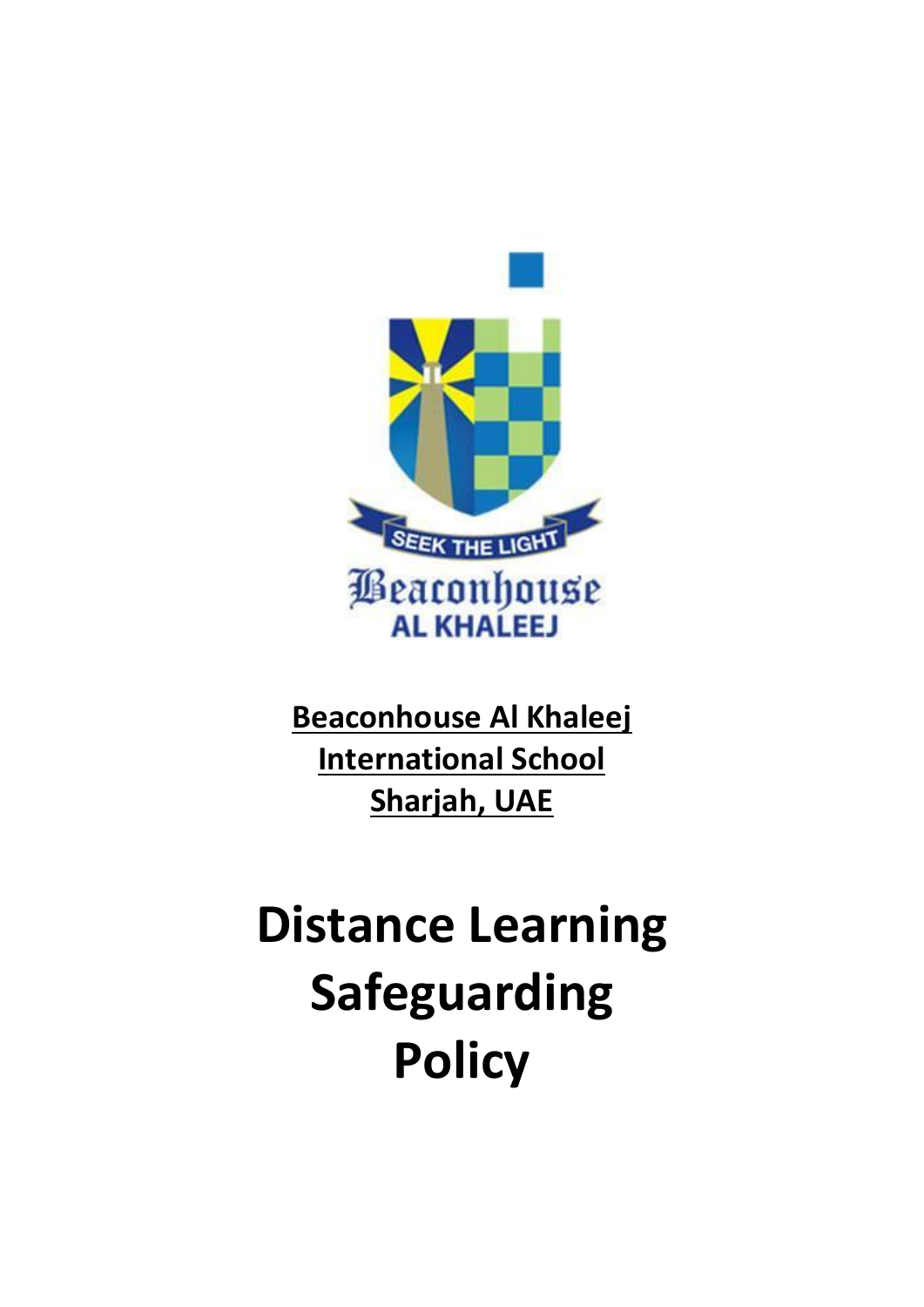





# **Distance Learning Safeguarding Policy**

- ❖ **HEALTH AND SAFETY POLICY**
- ❖ **BEHAVIOUR MANAGEMENT POLICY**
- ❖ **CYBER SAFETY POLICY & CYBER BULLYING**
- ❖ **WELLBEING POLICY AND PROCESS**
- ❖ **CHILD PROTECTION POLICY**
- ❖ **FIRST RESPONSE TO PANDEMIC**
- ❖ **ANNEXURES**

# **DISTANCE LEARNING E- SAFETY MANUAL**

#### **GENERAL INTRODUCTION:**

The aim of this manual is to ensure, as far as is reasonably practicable, the provision of a safe and healthy environment for all our students and employees, during these unprecedented times. Arrangements have to be planned, prioritized and implemented through the policy manual and associated guidance as required. The progress achieved with this document and the effectiveness of controls will be monitored through measurement of performance and regular reviews.

This manual contains the health and the safety policy and the supporting arrangements for *Beaconhouse Al Khaleej International School,* Sharjah, U.A.E. It is a legal requirement that the safety policy is brought to the attention of every employee within the school.

The policy applies to all staff, governors and volunteers and all adults who come into contact with children in Distance Learning to make sure and safeguard that which promotes their welfare and wellbeing through virtual learning.

#### **AIMS OF THE POLICY:**

- To ensure the welfare and safety of students during the distance learning.
- To support the child's development in ways that will foster security, confidence and independence through virtual approach.
- To raise the awareness of both teaching and non-teaching staff of the need to safeguard children and of their responsibilities in identifying and reporting possible cases of abuse at home during distance learning.
- To ensure that there are clear procedures for reporting Distance Learning Child Protection concerns, which are known to everyone.
- To provide a systematic means of monitoring children known or thought to be at risk before or during virtual learning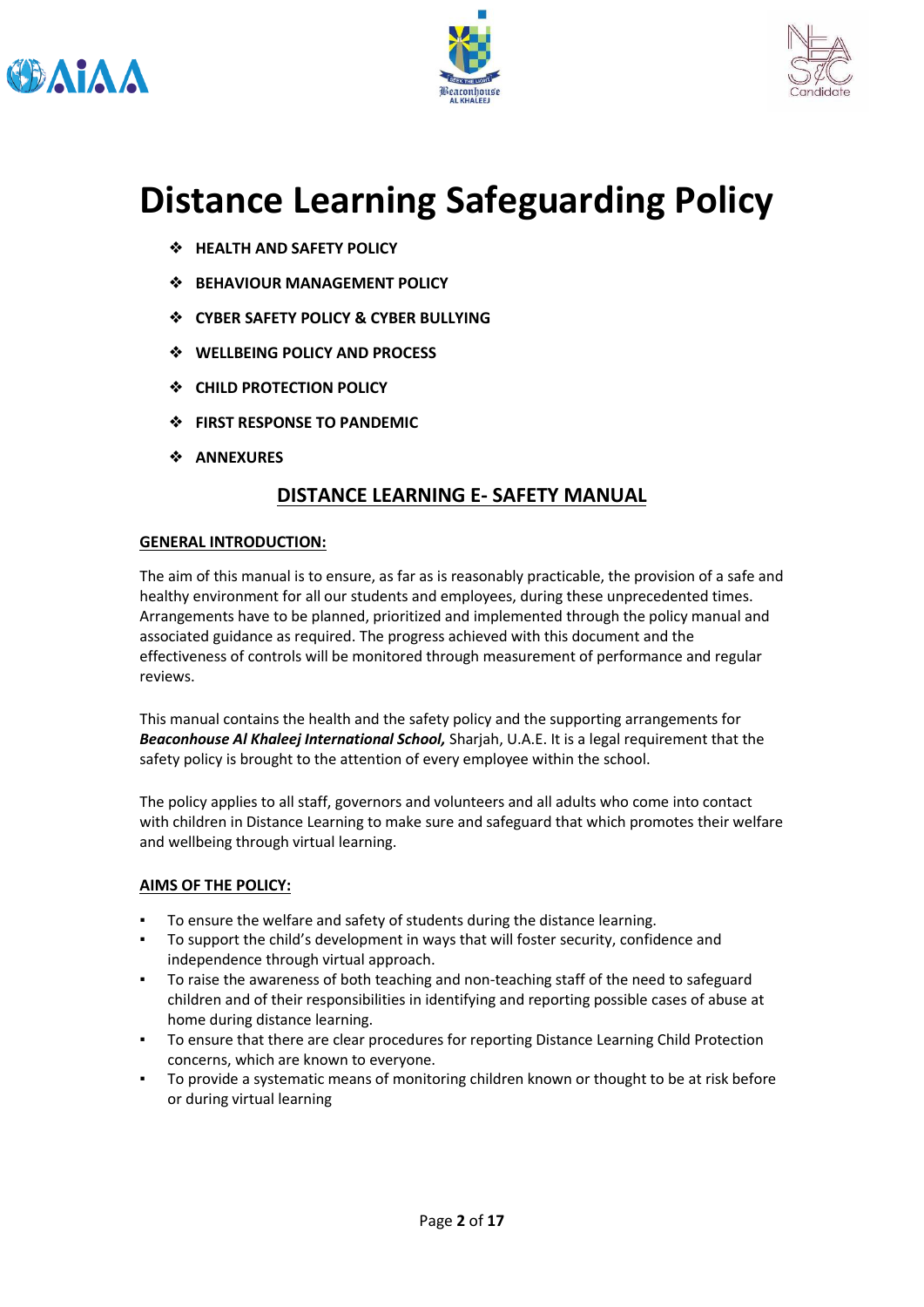





#### **RATIONALE:**

At *Beaconhouse Al Khaleej International School* we believe that all children have a right to be safe, protected from abuse and able to reach their full potential. The primary concern of all staff must be the interests and safety of children. All staff members have a pastoral duty towards children. Due to our day-to-day contact with individual children, we are well placed to observe outward signs of abuse, changes in behavior or failure to develop. The needs of children are paramount and underpin all our work. All staff members have a central role in keeping students safe. Staff have a duty in the initial identification of possible abuse and in monitoring the development and progress of children who have been identified as being at risk of significant harm. We view Child Protection as more than simply acting when suspicions arise or information is revealed. We also have a vital role to play in ensuring children are safe at all times and in preparing children to resist abuse and to become responsible, caring and confident adults.

# **HEALTH & ONLINE SAFETY**

During distance learning, all students including students of determination will be required to shift and create habits of success in their new learning environment. Learning Support Teachers /Counsellors will help communicate clear expectations to the students. Students, in consultation with their parent(s)/guardian(s), and to the greatest extent possible, given their individual circumstances, should:

- Establish daily routines to effectively engage in the learning experiences.
- If possible, identify a comfortable, quiet space in their homes where they can work effectively and successfully.
- Monitor the established lines of communication with their teacher(s), to check assignments, updates, and feedbacks.
- Check their email, ClassDojo, Google Classroom (Distance Learning Tools) regularly
- Do their best work by completing assignments with integrity and academic honesty
- Do their best to meet timelines, commitments and due dates.
- Communicate proactively with their Learning Support Teacher(s)/Counsellors if they cannot meet deadlines or require additional support for their tasks

#### **PLEASE NOTE**-

Students will not make progress if the work is done for them, and whilst we and the parents will support, students are expected to be independent in their work as much as possible.

#### **MENTAL HEALTH AND WELL-BEING:**

- Children and young people may be worried about the impact of coronavirus, social distancing or self-isolation. Those who already have mental health difficulties such as anxiety might be finding things particularly tough. Talk to them about what's happening, check how they're feeling and keep them as well informed as you can.
- Tell children and young people where they can go if they are worried about anything or need to talk to someone while school is closed.
- information about CORONAVIRUS
- $CALM ZONE activities to help let go of stress$
- GAMES TO help take your mind off things
- INFORMATION AND ADVICE for a range of topics including feelings, relationships, family and schools
- peer support using MESSAGE BOARDS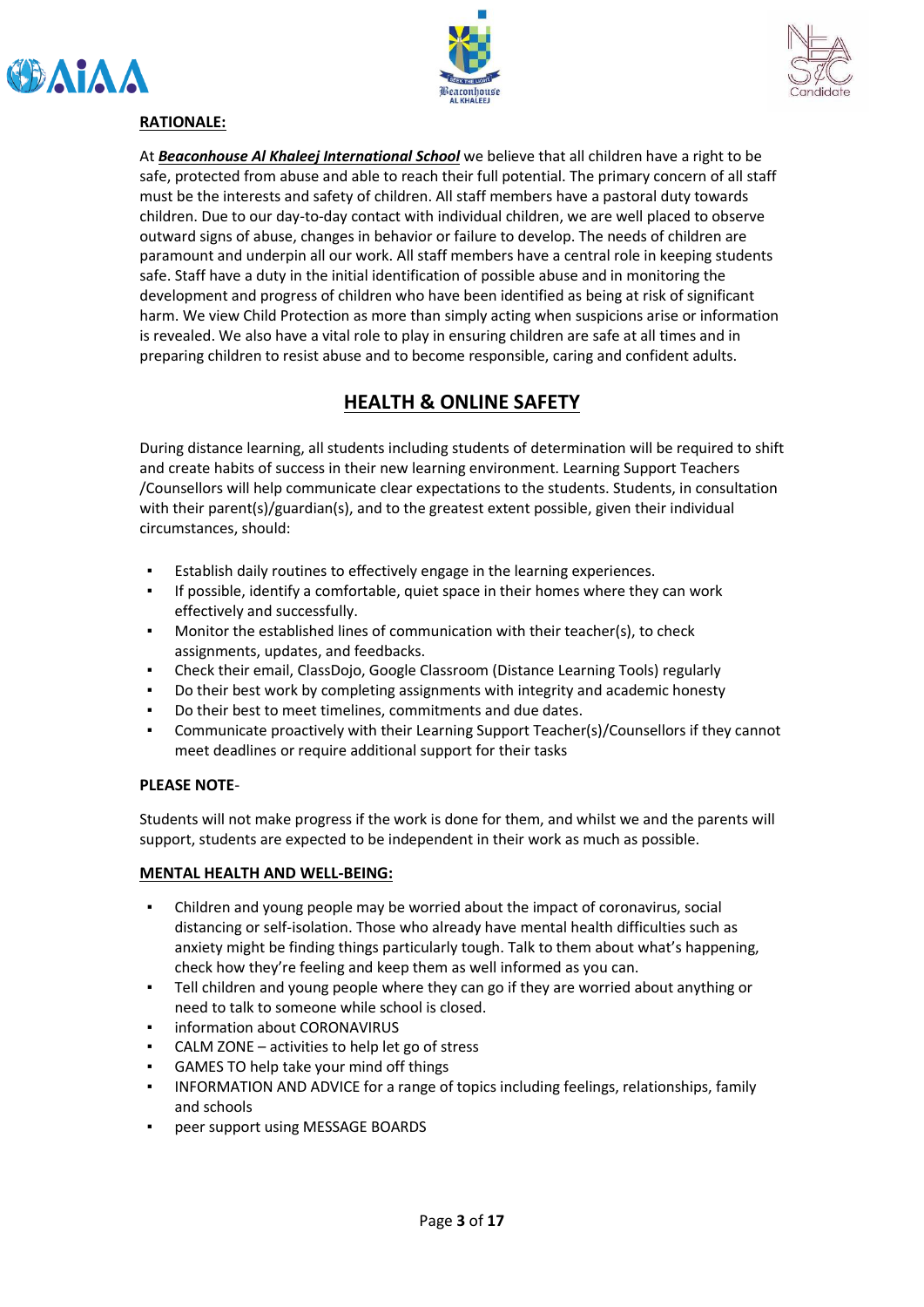





#### **WHEN TO BE CONCERNED:**

#### **Staff should be concerned if a student:**

- Has any injury which is not typical of the bumps/scrapes normally associated with the child's activities Regularly has unexplained injuries
- Frequently has injuries even when apparently reasonable explanations are given confused or conflicting explanations about how injuries were sustained
- Exhibits significant changes in behavior, performance or attitude Indulges in sexual behavior which is unusually explicit and/or inappropriate to his or her age
- Discloses an experience in which he or she may have been harmed.

It is vital to highlight at this point that children with special educational needs and disabilities, including communication or behavior difficulties, have a higher risk of bullying, neglect and abuse than others. Often, they are not identified or looked at as at-risk when it comes to indicators of possible abuse owing to mood, injury or behavior being attributed to the preexisting condition rather than signals for safeguarding. Staff specifically involved with children with SEND are to be alert to these factors.

## **ORGANIZATION AND LINE OF RESPONSIBILITY**

Overall responsibility of the health and safety of all within the school rest with the School Management headed by its Principal. The Principal delegates this responsibility to the individual Operations Manager for the purpose of the day to day running of the school with the direct assistance of individual line administrative officer and supervisors.

The school management will ensure through the designated supervisors that all employees receive adequate awareness with regard to health and safety measures enable them to undertake their work in a safe manner.

The risk assessments along with all other safety documentations are to be reported to the Principal on a regular basis.

Individual members of staff who have any concern regarding their own safety or of their students are responsible for reporting the matter to their supervisor without delay.

#### **ELECTRICAL GADGETS SAFETY PROCEDURES**

Ensure that all electrical / electronic equipment you use is in good order. Do not use any electrical / electronic equipment that does not appear to be in good order but report it to your supervisor without delay.

#### **General Safety Requirements for Electrical System DURING DL:**

- Switch off all electrical equipment after use.
- Do not overload sockets.
- Do not allow wires to project into the walkway where they present a tripping hazard.
- Only competent persons who have been trained properly should do the repair and maintenance works.
- Each of us has a part to play in the promotion of safety as well as prevention of accidents and ill health at our school. By valuing our own safety and that of our students and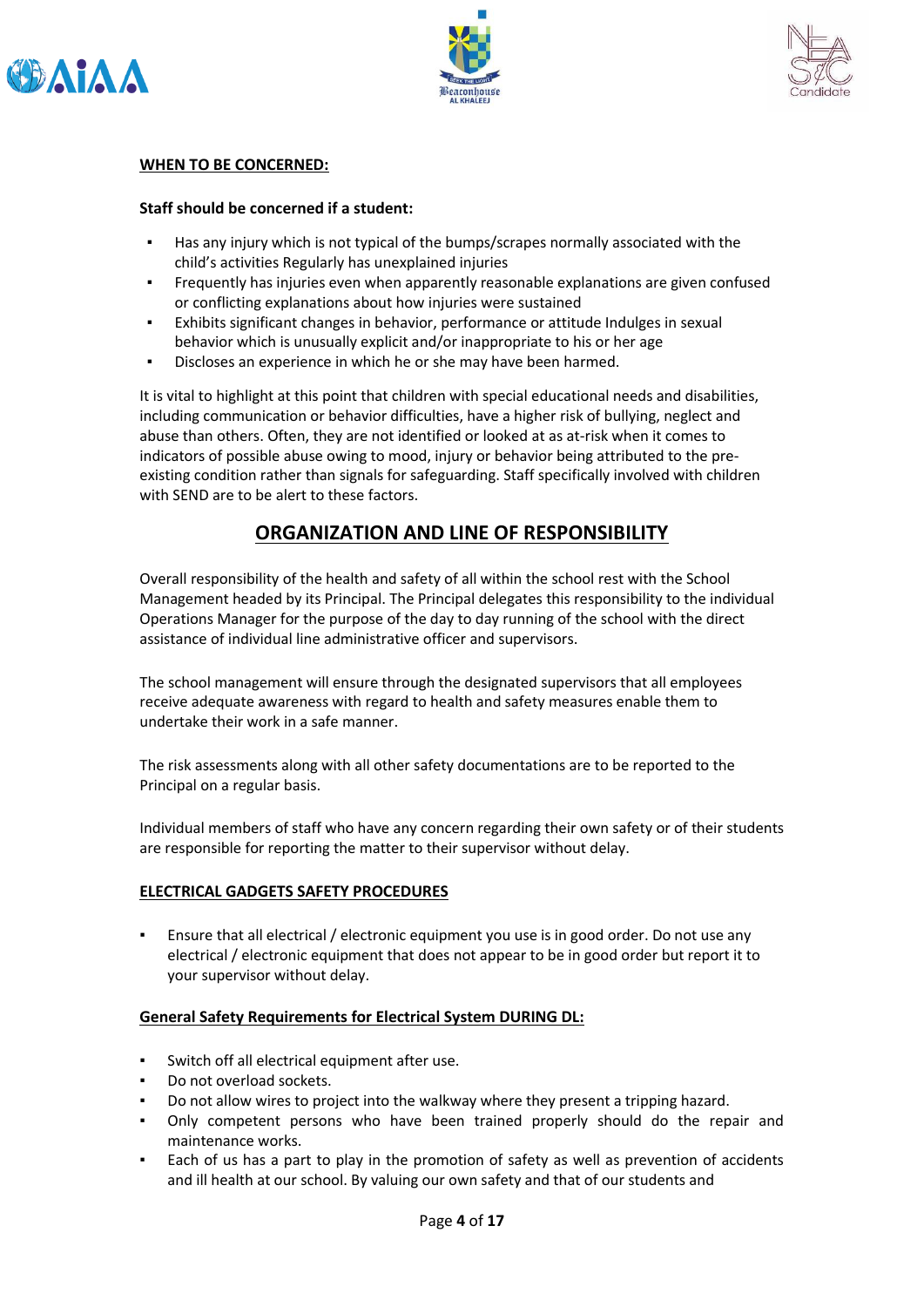





colleagues, we will each be able to participate fully in assisting in our commitment to safe guarding the health, safety and welfare of our students and employees and other service users.

# **BEHAVIOUR MANAGEMENT POLICY**

*Beaconhouse Al Khaleej International School* strives to build a positive, ambitious character in a student and to plant good values and habits to groom children as good citizens, confident of themselves.

"Our aim is to develop the full potential of all students within a positive and caring atmosphere". We wish to develop self-discipline within a caring environment. Children are encouraged to take care of the online school environment. Whilst responding positively to success and effort in offering praise, we also feel it necessary to check and deal appropriately with poor behavior.

#### **A POSITIVE SCHOOL ENVIRONMENT IS ONE WHERE:**

- All members of the school community feel safe and valued, social and academic learning outcomes are maximized for all through quality practices in the areas of curriculum, interpersonal relationships and school organization.
- School practices which involve a planned continuum from the positive or preventative actions to the responsive actions for specific individuals and groups

#### **BEHAVIOR EXPECTATIONS:**

- Students are expected to attend lessons regularly.
- All students are expected to be in in time for lessons
- Students are trained to greet adults as well as each other.
- Record of attendance and absence is maintained
- Children should be on time for their online classes..
- Students are expected to be prepared for and to participate in each class to meet the performance standards, to possess necessary class materials, to complete class work and homework accurately and on time and to prepare for tests and examinations.
- Students are expected to be honest, behave with dignity and treat others with respect and courtesy. The behavior of the child should not interfere with the rights of others.
- Students are guided to be habitually clean, always neatly dressed and be well groomed.
- The students should raise their virtual hands in online classroom learning platforms to answer a question.
- Students are expected to take turns during any activity done in the class.
- Any disciplinary issues would be self-recorded by the students under teacher's supervision in a behavior record sheet and is given three chances before any further action is taken.
- Students are not allowed to whistle or shout or interrupt during lessons
- They are expected to keep the audio muted and their video open unless advised otherwise
- Students are expected to comply with the school rules and to obey all laws and to respond in a respectful manner to all adults.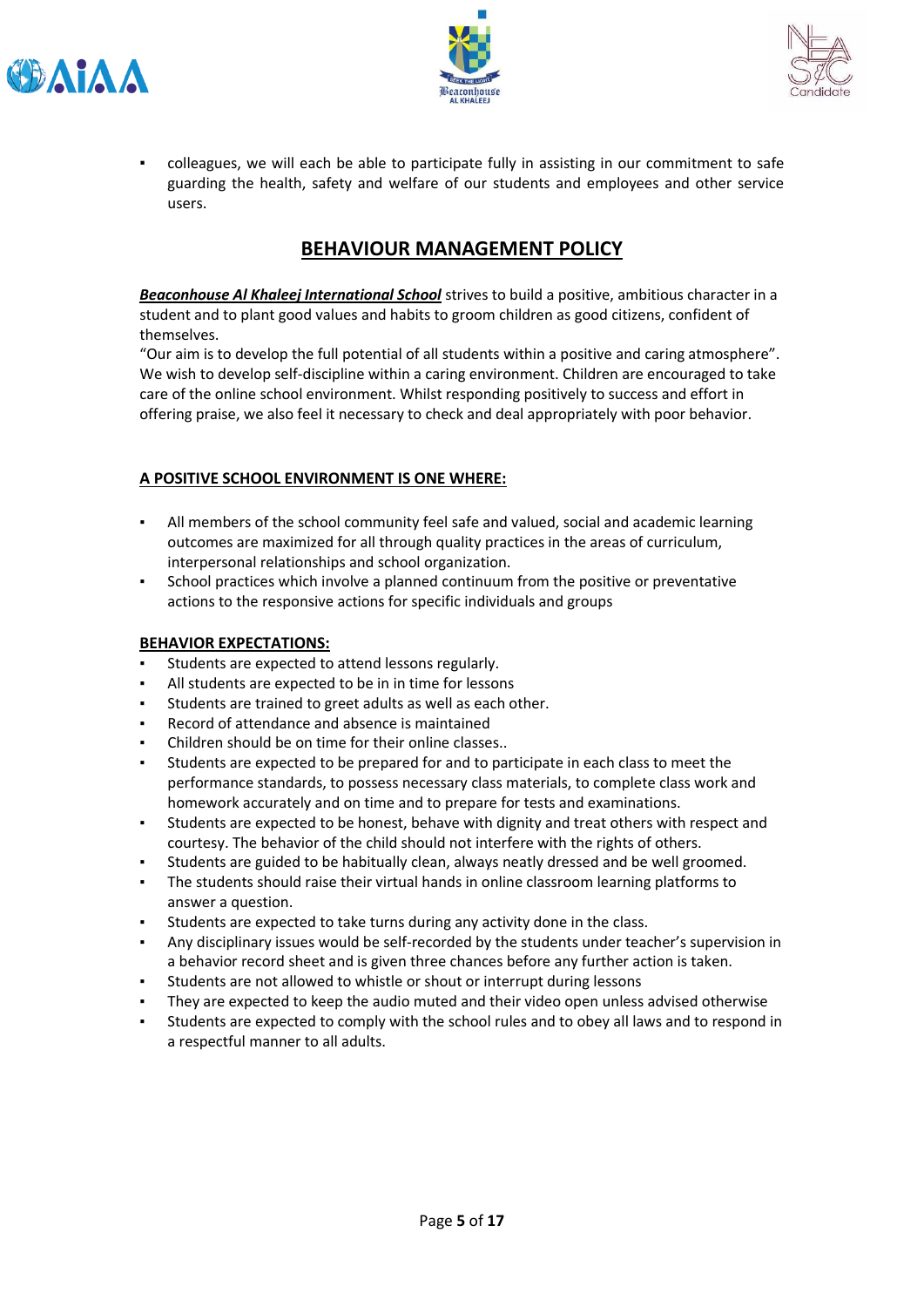





#### **POSITIVE BEHAVIOUR MANAGEMENT**

All classroom teachers use a range of rewards to positively reinforce children's behavior and achievements.

#### **These include:**

- verbal praise
- showing work
- work taken to another member of staff
- stars/stickers
- privilege time/choice
- incentives
- reward students with sample acknowledgements such as "Star Status" in classrooms.
- **Certificates**
- If a child behaves in an unacceptable way then the following sanctions are imposed:
- voice disapproval
- talking to, reasoning
- time out from the situation or activity within the classroom
- speak to the parent

Everyone associated with the school should be involved in promoting high standards of behavior. By working together, we will ensure that our aims are met.

# **CYBER SAFETY POLICY**

*Beaconhouse Al Khaleej International School* endeavors to provide a safe physical and emotional environment. This responsibility is linked to the use of the Internet and Information Communication Technologies (ICT) and a number of related cyber safety issues. Whilst the Internet and ICT equipment bring great benefits to the teaching and learning programme, they can also expose anti-social or inappropriate, material and activities. Beaconhouse Al Khaleej International School will develop and maintain rigorous and effective Cyber Safety Practices which aim to maximize the benefits of the Internet and ICT devices/equipment to student learning, while minimizing and managing any risks. These Cyber Safety Practices will aim to not only maintain a cyber-safe school environment, but also to address the needs of students and other members of the school community to receive education about the safe and responsible use of present and developing information and communication technologies.

#### **ONLINE SAFETY:**

- Online secured working environment
- A clean background, to avoid distraction.
- Keep your microphone muted, if you are not speaking.
- Connect to Encrypted  $-$  You'll be surprised how many times hackers can get into your computer via dodgy Wi-Fi.
- In order to keep yourself safe, disengage the sharing option on your Wi-Fi settings so that you're not sharing your files and other personal data with others – this option should only be realistically turned on either if you're at home or on a trusted network.
- Refrain from Storing Passwords in Browsers
- Make Sure Your Home Network Is Secure
- You can take necessary steps that are simple and safe to make sure no-one else can use your Wi-Fi and to and to boost the safety of your already safe network.
- Make sure that you change the password of the router admin, as well as the username.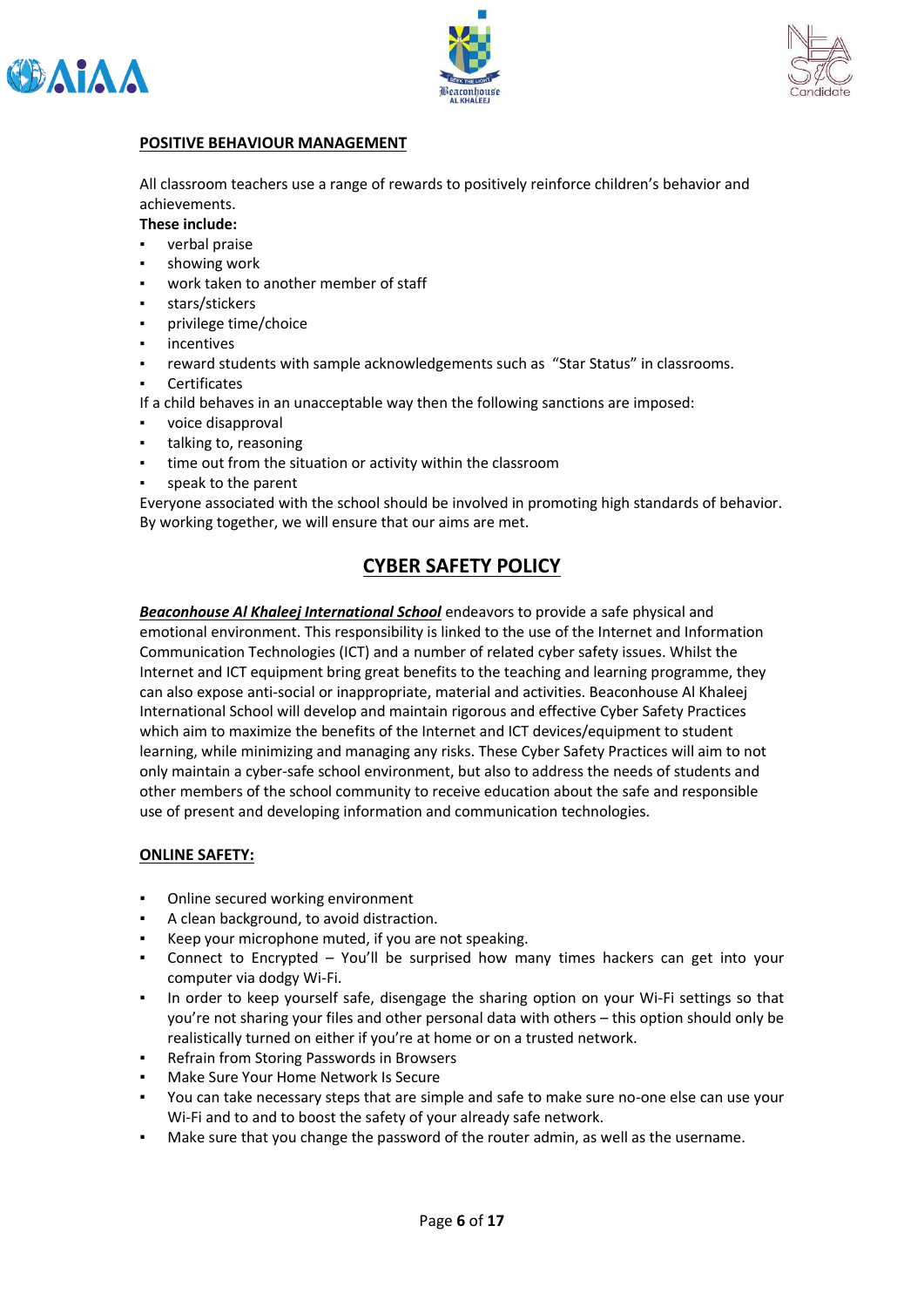





- Taking a couple of seconds to change these details will increase your Wi-Fi security  $-$  just make sure you tell all your housemates about the new changes in case they're wondering what on earth is going on.
- Have Smart Passwords
- Parents should only communicate by school email, Paradigm, or through the Class Representative on WhatsApp.
- School Leaders random drop-in during the live sessions to ensure quality and safe learning.
- Review the chats in Google Classroom for follow-up and for future reference.

#### **CYBERBULLYING**

#### **HOW TO PROTECT TO YOURSELF**

#### **What is Cyber bullying?**

- Cyberbullying is bullying that takes place over digital devices like cell phones, computers, and tablets.
- Cyberbullying can occur through SMS, Text, and apps, or online learning in social media, forums or gaming where people can view, participate in, or share content.

#### **Our Concerns**

Cyberbullying can harm the online reputations of everyone involved – not just the person being bullied, but those doing the bullying or participating in it. Cyberbullying has concerns, in that it can be:

**Persistent** – Digital devices offer an ability to immediately and continuously communicate 24 hours a day, so it can be difficult for children experiencing cyberbullying to find relief.

**Permanent** – Most information communicated electronically is permanent and public, if not reported and removed. A negative online reputation, including for those who bully, can impact school admissions, employment, and other areas of life. (e.g. Facebook, Instagram, twitter etc.)

**Hard to Notice** – Because teachers and parents may not overhear or see cyberbullying taking place, it is harder to recognize.

#### **What Can you Do about Cyberbullying?**

- Sometimes, people are afraid or not sure if they're being bullied or not. So, they don't do anything about it. If you're being bullied, harassed, or teased in a hurtful way  $-$  or know someone who is — you don't have to suffer in silence. In fact, you absolutely should report to the teachers any upsetting texts, messages, posts, chat or emails.
- Tell someone: The first thing to do is tell an adult you trust. You can also talk to your school counselor or a trusted teacher or a family member.
- Block the bully: Most devices have settings that let you electronically block the bully or bullies from sending notes. If you don't know how to do this, ask a friend or adult who does.
- Be safe online: Password protect your devices and your online sites and change your passwords often. Be sure to share your passwords only with your parent or guardian. It's also wise to think twice before sharing personal information or photos/videos that you don't want the world to see. Once you've posted a photo or message, it can be difficult or impossible to delete. So, remind yourself to be cautious when posting photos or responding to someone's upsetting message.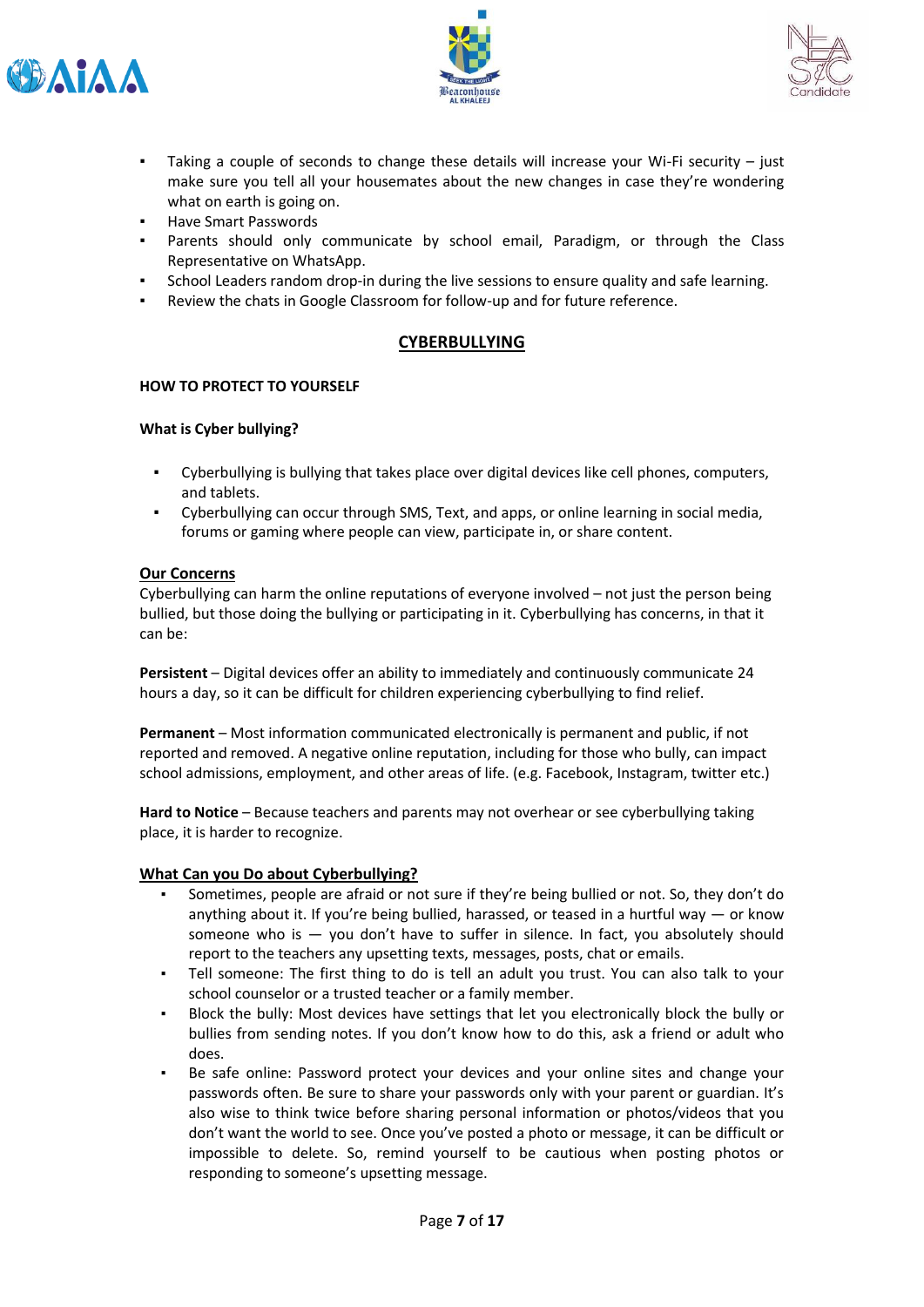





#### **What to Do If You're Bullied**

- In online learning there are some mischiefs like: kicking out your friends from the meeting, muting each other's mikes, during the class private chatting.
- If you know of a friend who is acting as a cyberbully, talk to him  $/$  her aside about it, without putting your friend down, stand up for your own principles: Let the bully know it's not OK.
- Explain to your friend that bullying can have serious consequences: for the bully, for those being bullied, and even for bystanders like you and your friends.
- If it continues, report to the concerned teacher.

## **BEACONHOUSE AL KHALEEJ INTERNATIONAL SCHOOL WELL-BEING**

#### **What does Well-being mean?**

Well-being is another name used to describe how we're feeling in different aspects of our lives. Well-being can be used to describe the different parts of you that make up the whole person and contribute to making you happy overall.

#### **These may include:**

- Your physical health
- Your mental health
- How you feel
- How you think
- Relationships

#### **WELL-BEING TECHNIQUES**

Stop Think Go is a problem-solving technique. There are 3 steps.

**STOP**– here you ask yourself "how am I feeling?" Happy, scared, angry or sad. How you feel can make a difference to the choice you make?

**THINK**– here ask yourself "what are my options?" – think about all the different choices you can make; some will have good consequences and some will have fewer good consequences.

(consequence means what may happen – if you stroke a cat the consequence maybe it purrs, if you give someone a compliment the consequence may be that they smile)

**GO**– once you've thought through the positive and negative consequences of each of your options you can make your choice.

#### **HANDLING PEER PRESSURE**

This is when someone your age (a peer) pressurizes you (pushes you) to do something – that you might not feel happy about.

Our friends and the people around us at school influence us – positively and sometimes negatively.

So, the question is how to deal with peer pressure and remain cool as a cucumber? **First**

**Stop**– Ask yourself, how you are feeling? Do you feel uncomfortable or unhappy or scared about what you are being asked to do?

**Think**– what options do you have in this situation? What might happen depending on the option you choose?

**Go**– make the choice which makes you feel safest, happiest and calmest.

Let's think of some ways of replying to a peer so that you can say no and still feel comfortable: **Saying No:**" That's just really not my thing. You can go ahead if you want to but I'm not going to do it."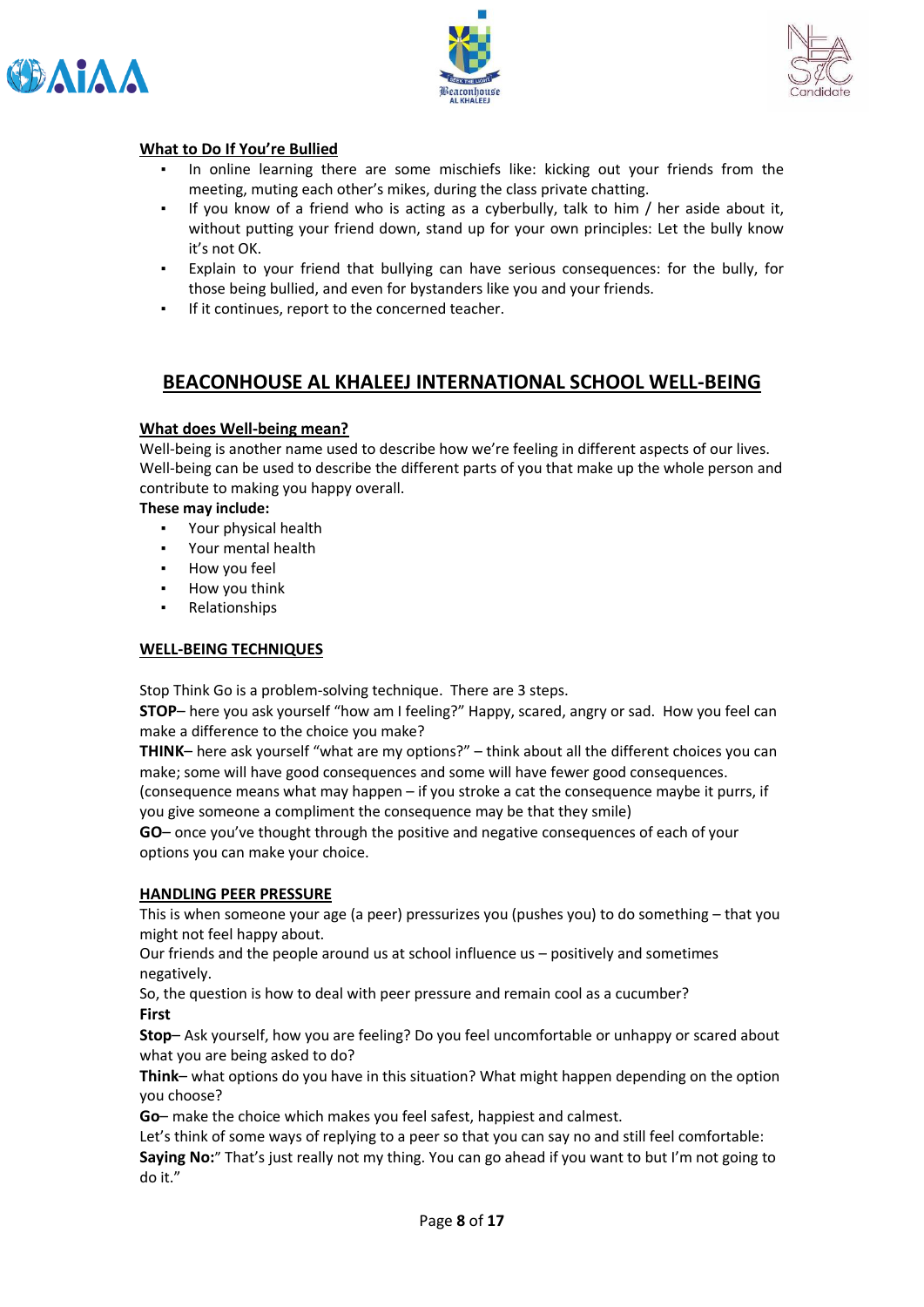





Dismissing the question: "No, thanks. I'm not interested right now." **Distraction**: "Hey, I almost forgot…did you hear about what happened this weekend? Make an excuse:

Pretend to get a phone call from your parents.

"Remember" an important thing that you need to do.

"Realize" how late it is and say that you're super tired from not sleeping well the night before. Turn it back on them: "If you think it's such a good idea, why don't you do it."

# **THE BEACONHOUSE AL KHALEEJ INTERNATIONAL SCHOOL WELL-BEING PROCESS**

The well-being of the students, teachers and parents is at the core of any thriving institution.



*BEACONHOUSE AL KHALEEJ INTERNATIONAL SCHOOL* believes in changing the climate of the classroom, by ensuring the happiness meter of the students is balanced. A team of key members of *BEACONHOUSE AL KHALEEJ INTERNATIONAL SCHOOL* are committed in raising the Happiness Meter of all stakeholders. The Well-Being team leader is Mrs. Zainab.

The school formed the WELL-BEING team in April 2020, for online monitoring. During these unprecedented times, it seemed ALL were anxious and needed more attention individually than they did on the school campus.

This led to formulating and drafting relevant policies to keep parents and students posted and informed about the new situation. A revised CYBER BULLYING and CYBER SAFETY document was shared with ALL stakeholders.

Several measures are taken to ensure the wellbeing of ALL stakeholders. However, as young adults, the students form the apex of our concerns. Several steps have been taken to ensure the wellbeing of our students. These are listed below.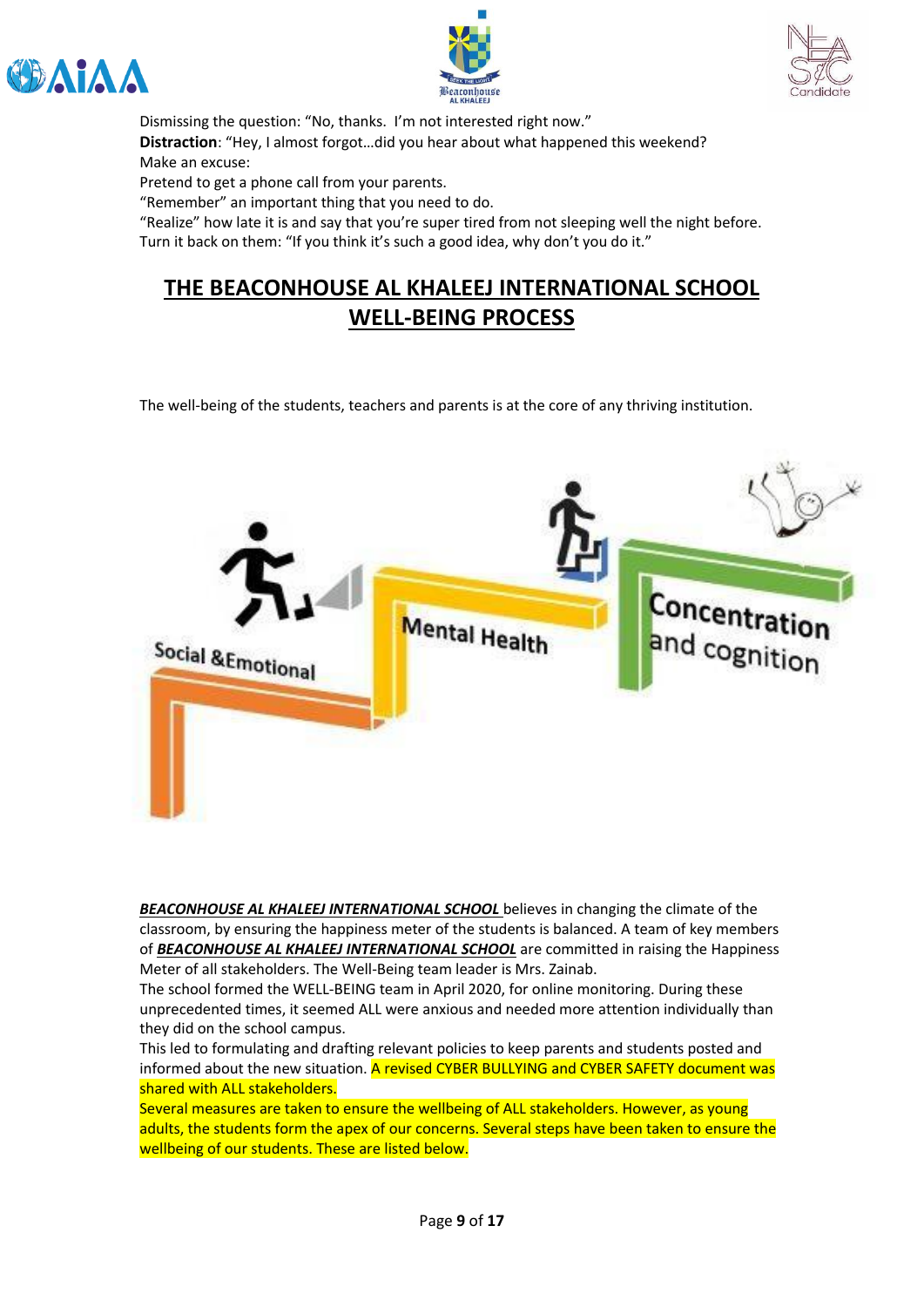





#### **STUDENTS-**

- **•** Several relevant well-being activities are planned across the phases to cater to the students emotional and mental health
- Activities like Music, PE, Art, are incorporated
- **Moral education curriculum- Grades 1-3 asynchronous lessons, Grade 4-8 1 period a week,** helps to address value systems and keeps the students morally grounded. Grades 9-12 integrate Moral education in English Lessons.
- Story time- in KG help students to learn morals and values in an interesting and innovative way
- Work-Life balance is ensured, through a well-defined HW policy with appropriate tasks and manageable deadlines across the phases. This is made possible through ongoing teacher collaboration.
- Weekly Surveys and Monday Memos with parents are conducted in-house. These help us to gauge the students' well-being and to take corrective measures where necessary.
- Virtual Classroom visits of the Wellbeing team assures the students that a non-judgmental team is available to look after the students' well-being and concerns if needed and monitors their happiness meter.
- Students are aware about whom to contact in case of contingency.
- **•** Webinars for Mental Well-Being and strategies to overcome the present discomfort are organized
- Opportunities to interact with the students and teachers during class time through Class Assemblies and Circle Time help students to keep engaged and brings a sense of normalcy.
- Audit of technology skills and devices was done to ensure there is a stress-free learning

#### **PARENTS**

- All school policies related to safety and health are shared with the parents
- PARENTS ARE INFORMED about whom to contact in case they want to share their ward's WELLBEING concerns
- Monday Memos are planned and parents attend and participate
- Parents Guidelines shared with parents to are the learning management system
- Parents concerns are noted and redressed on a week-to-week basis through Weekly Updates
- Parents surveys have been analyses and actioned to address parental concerns
- The workload management are shared with the parents to manage and support the children **TEACHERS**
- The teacher's well-being is carefully monitored by heads and all efforts are made to resolve stress triggers
- Manageable workloads are given keeping present circumstances and home environment in mind
- Appropriate ongoing training and support is provided
- Fun activities are posted for teachers to develop a sense of connection and enjoyment
- Teachers' weekly survey ascertains the Happiness Meter
- Sufficient IT support is provided to ensure a stress-free professional experience
- Webinar for wellbeing is organized
- SCHOOL STAFFING AND TEACHERS WELLBEING There is an available database of qualified teachers that may be appointed after a virtual interview, if required.
- Substitute teachers are also available if required to replace regular teachers during unprecedented emergencies.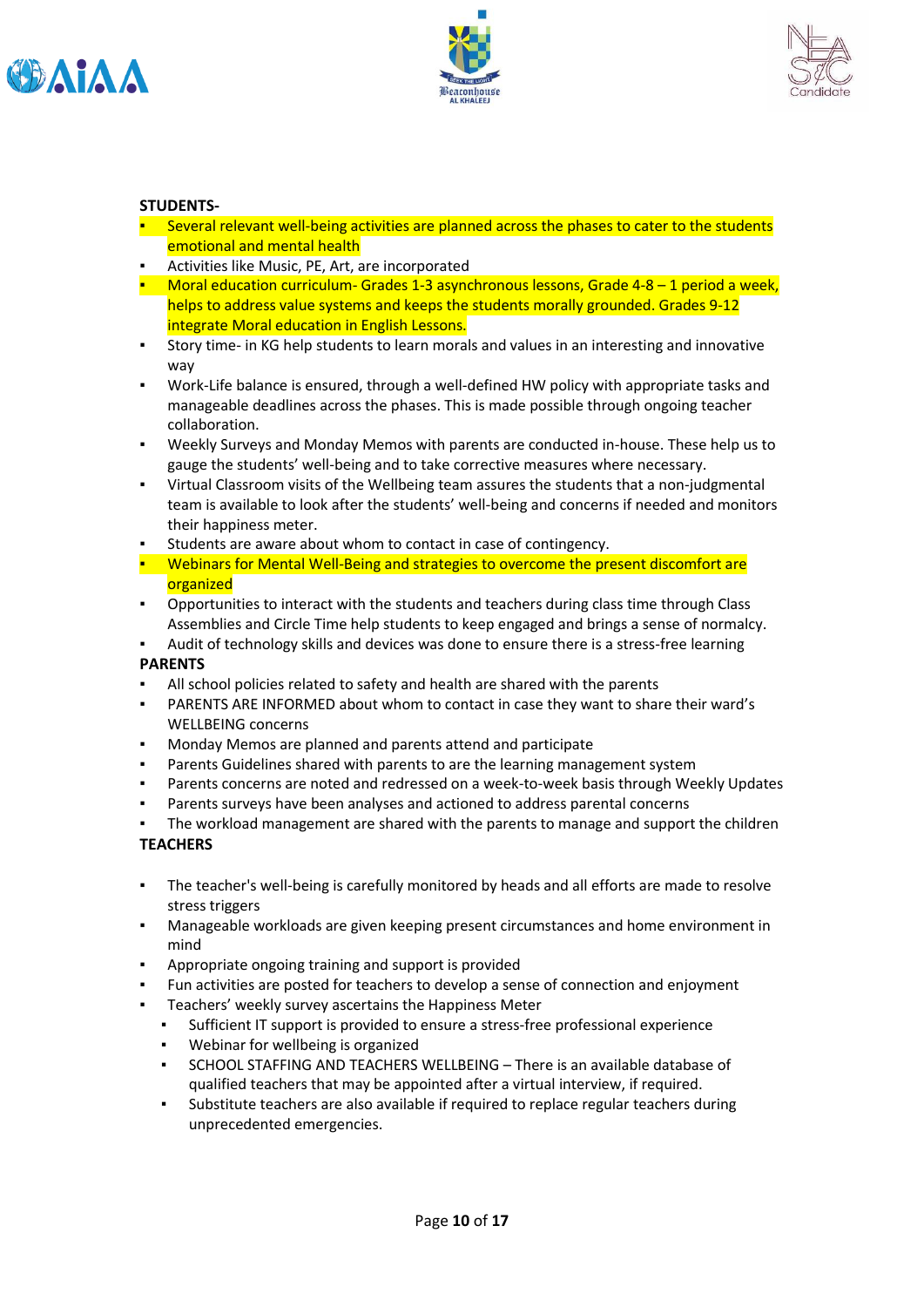





# **THE CHILD PROTECTION POLICY**

**The school is committed to safeguard and promote the welfare of children.**

#### **Aim:**

To provide an environment in which student feel safe, secured, valued and respected and where they feel confident and will approach responsible adults when in difficulty.

#### **Remember the seven R's which are important:**

**Receive –** listen to what is being said.

**Reassure –** reassure the child, but only so far as is honest and reliable. Do not make promises. **Respond** – respond to the child as far as is necessary for you to establish whether or not you need to refer this matter, but do not interrogate for full details.

**Report –** Share concerns with the Wellbeing Officer immediately.

**Record** – If possible, make some brief notes at the time (handwritten). Record the date, time, place, person's present and noticeable nonverbal behavior.

**Remember** – support the child: listen, reassure, and be available.

**Review** –and share with the principal

Child abuse can take a variety of forms, which can become apparent to us in the school situation **Physical,** sexual and emotional abuse of children is said to be increasingly common. If you are concerned that one of your students has any signs of abuse it is vital that you report your concerns to the Head of sections or Principal.

The following definitions of child abuse can act as a reference:

#### **PHYSICAL INJURY AND NEGLECT:**

Children, where the nature of a physical injury is not consistent with the account of how it occurred; or where there is definite knowledge, or reasonable suspicion, that a person in charge or care of the child, inflicted or knowingly did not prevent the injury. This includes children to whom it is suspected that poisonous substances have been administered.

#### **Emotional abuse:**

Children, where there is a persistent coldness, hostility or rejection by the parent or caregiver, to such extent that the child's behavior and development are impaired.

#### **Sexual abuse:**

The involvement of dependent, developmentally immature children and young persons in sexual activities that they do not fully comprehend, to which they are unable to give informed consent, and which violate social and family taboos. Sexual abuse may also include exposure of children to sexual stimulation inappropriate to the child's age and level of development.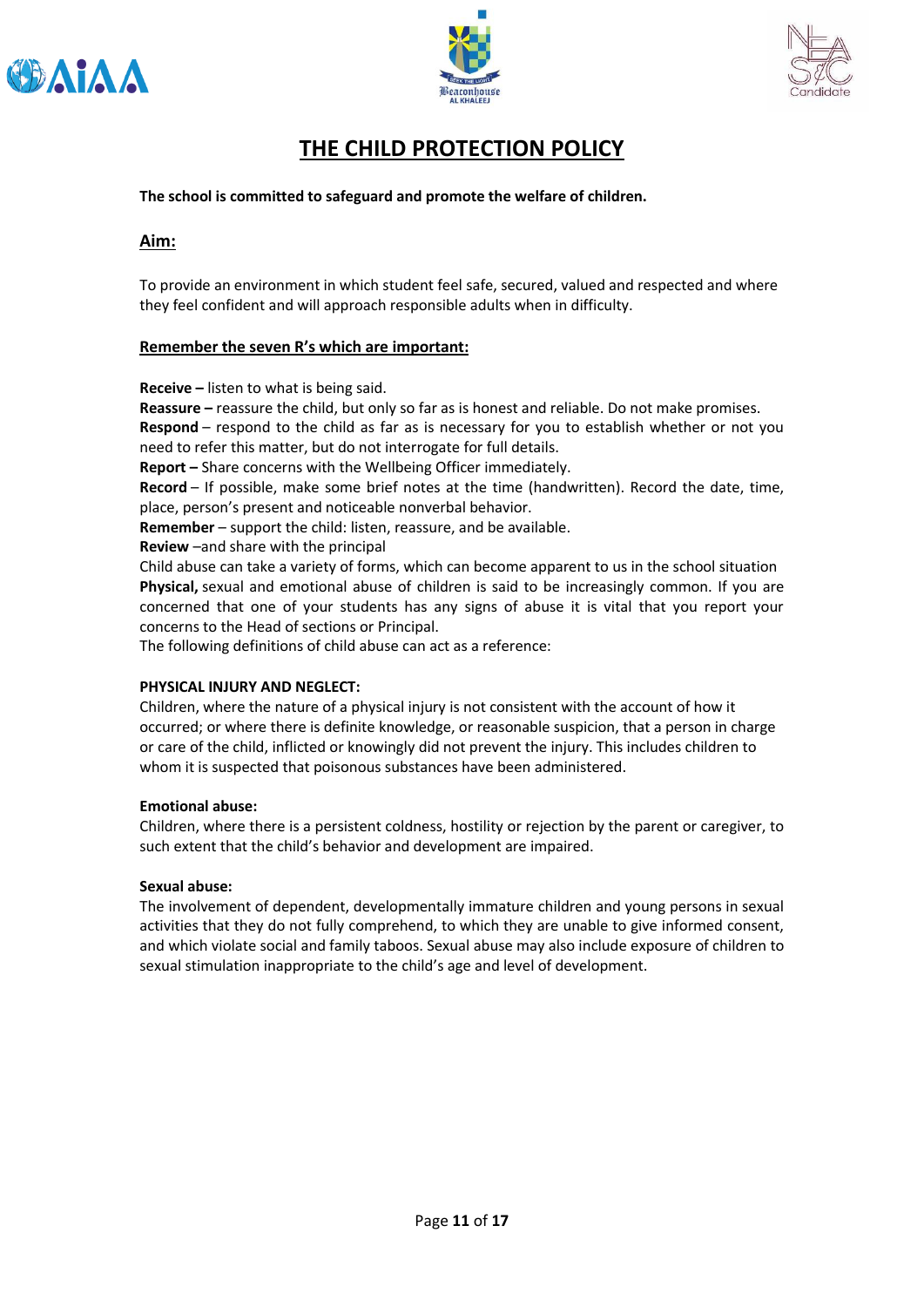





#### **WHAT TO DO ON DISCLOSURE**

Stay calm (Don't over-react, however shocked you may be) ↓

Listen, hear and believe (Listen carefully, take it seriously) ↓

Give time for the person to say what they want (Don't make assumptions and don't offer alternative explanations, ask questions beginning with Tell me about…Explain…Describe… Avoid who, what, when, where' questions) ↓

Reassure and explain that they have done the right thing in telling. (Do not promise confidentiality; explain that only those professionals who need to know will be informed)

↓

Record in writing as near verbatim as possible and as soon as possible on a Disclosure Form (Use the child's own words, make your record as soon as possible after the event, so that you don't forget anything, and include information about what action was taken afterwards)

↓

Report to the DCP INVOLVEMENT OF OUTSIDE AGENCIES Dubai Foundation for Women and Children (DFWAC) IF REQUIRED

#### **ROLE OF TEACHERS**

To assess the psychological, physical and medical impact of abuse on the child and its family, historically, currently and in the future.

To consider the social impact of the disclosure on the child and his/her family. To consider the current and rehabilitation needs of that child.

To understand that it is best to listen to the child and consider the child's needs prior to taking any precipitate action

To be aware of maladaptive responses and reflect how these behaviors are symptoms of abuse and how the child should be related in an understanding manner.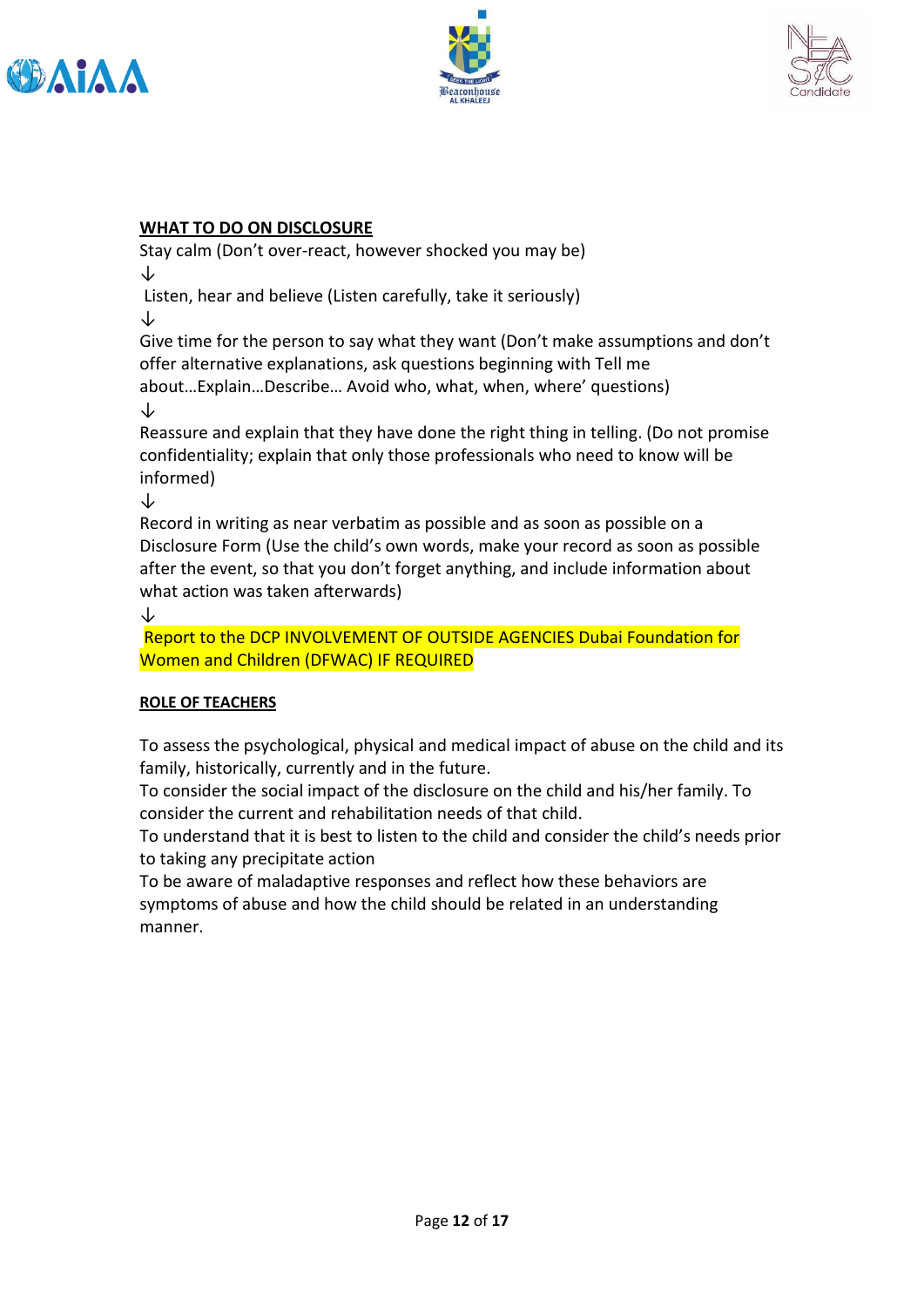





# **IN FIRST RESPONSE TO PANDEMIC**

#### **FACTS ABOUT COVID-19**

#### **What is COVID-19?**

COVID-19 is a disease caused by a new strain of coronavirus. 'CO' stands for corona, 'VI' for virus, and 'D' for disease. Formerly, this disease was referred to as '2019 novel coronavirus' or '2019 nCoV.' The COVID-19 virus is a new virus linked to the same family of viruses as Severe Acute Respiratory Syndrome (SARS) and some types of common cold.

#### **How can the spread of COVID-19 be slowed down or prevented?**

As with other respiratory infections like the flu or the common cold, public health measures are critical to slow the spread of illnesses. Public health measures are everyday preventive actions that include:

- staying home when sick;
- covering mouth and nose with flexed elbow or tissue when coughing or sneezing. Dispose of used tissue immediately;
- washing hands often with soap and water; and
- cleaning frequently touched surfaces and objects.
- As we learn more about COVID-19 public health officials may recommend additional actions.

#### **Key Messages & Actions Basic principles**

Following basic principles can help keep students, teachers, and staff safe at school and help stop the spread of this disease. Recommendations for healthy schools are:

- Sick students, teachers and other staff should not come to school
- Schools should enforce regular hand washing with safe water and soap, alcohol rub/hand sanitizer or chlorine solution and, at a minimum, daily disinfection and cleaning of school surfaces
- Schools should provide water, sanitation and waste management facilities and follow environmental cleaning and decontamination procedures
- ▪
- Schools should promote social distancing (a term applied to certain actions that are taken to slow down the spread of a highly contagious disease, including limiting large groups of people coming together)

Plan for continuity of learning in the case of absenteeism/sick leave or temporary school closures, support continued access to quality education. This can include:

- Use of online/e-learning strategies
- Assigning reading and exercises for home study
- Radio, podcast or television broadcasts of academic content
- Assigning teachers to conduct remote daily or weekly follow up with students
- Review/develop accelerated education strategies Implement targeted health education Integrate disease prevention and control in daily activities and lessons.

#### **CHECKLIST FOR STAFF**

#### **CHECKLIST FOR SCHOOL ADMINISTRATORS, TEACHERS AND STAFF**

1. Promote and demonstrate regular hand washing and positive hygiene behaviors and monitor their uptake.

- Ensure adequate, clean and separate toilets for girls and boys
- Ensure soap and safe water is available at age-appropriate hand washing stations
- Encourage frequent and thorough washing (at least 20 seconds)
- Place hand sanitizers in toilets, classrooms, halls, and near exits where possible
- Ensure adequate, clean and separate toilets or latrines for girls and boys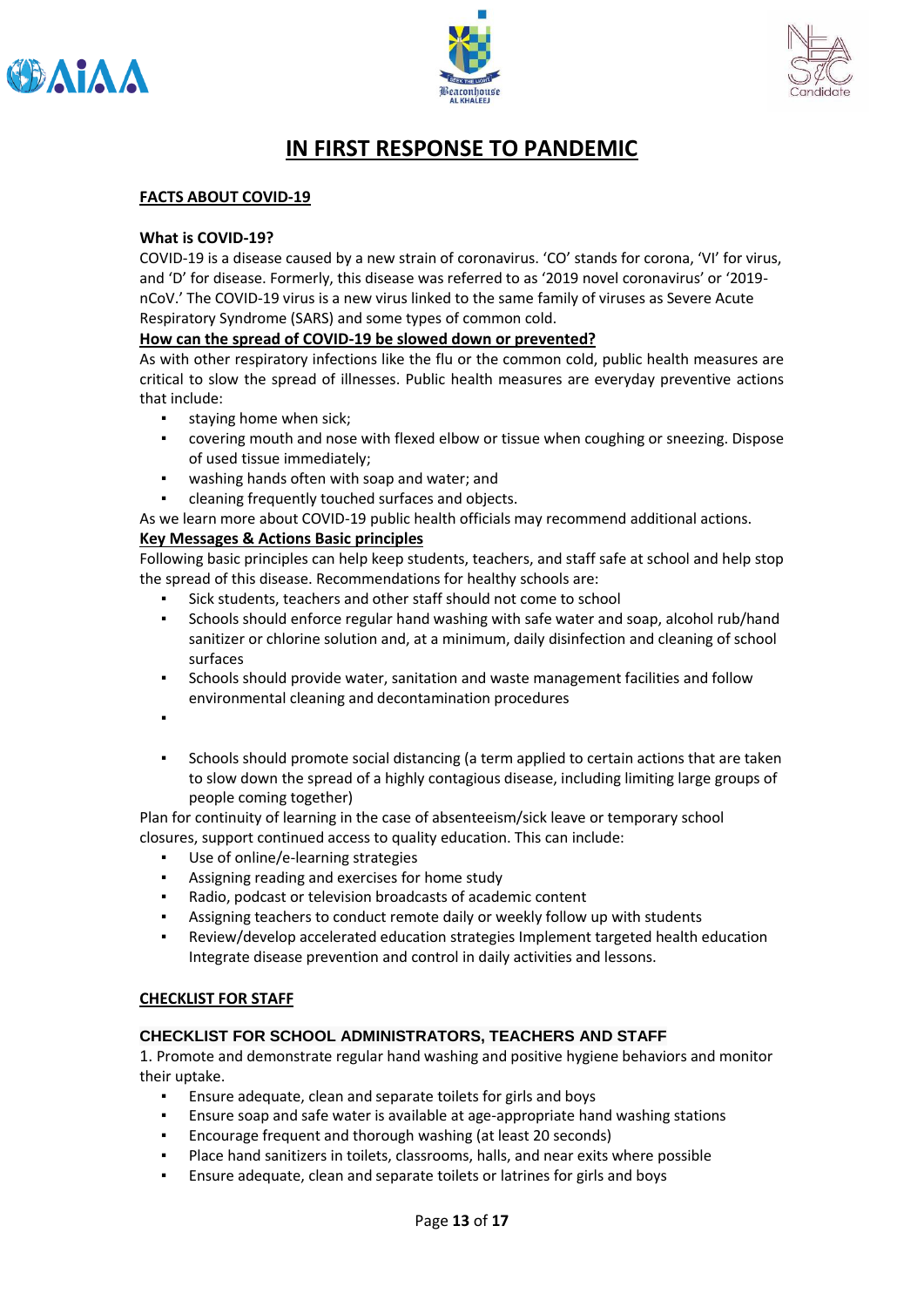





2. Clean and disinfect school buildings, classrooms and especially water and sanitation facilities at least once a day, particularly surfaces that are touched by many people (railings, lunch tables, sports equipment, door and window handles, toys, teaching and learning aids etc.) Use sodium hypochlorite at 0.5% (equivalent 5000ppm) for disinfecting surfaces and 70% ethyl alcohol for disinfection of small items, and ensure appropriate equipment for cleaning staff 3. Increase airflow and ventilation where climate allows (open windows, use air conditioning where available, etc.)

4. Post signs encouraging good hand and respiratory hygiene practices

5. Ensure trash is removed daily and disposed of safely

#### **CHECKLIST FOR PARENTS**

- 1. Monitor your child's health and keep them home from school if they are ill
- 2. Teach and model good hygiene practices for your children Wash your hands with soap and safe water frequently. If soap and water are not readily available, use an alcohol-based hand sanitizer with at least 60% alcohol. Always wash hands with soap and water, if hands are visibly dirty Ensure that safe drinking water is available and toilets are clean and available at home Ensure waste is safely collected, stored and disposed of Cough and sneeze into a tissue or your elbow and avoid touching your face, eyes, mouth, nose
- 3. Encourage your children to ask questions and express their feelings with you and their teachers. Remember that your child may have different reactions to stress; be patient and understanding.
- 4. Prevent stigma by using facts and reminding students to be considerate of one another
- 5. Coordinate with the school to receive information and ask how you can support school safety efforts (though parent-teacher committees, etc.)

#### **CHECKLIST FOR STUDENTS**

- 1. In a situation like this it is normal to feel sad, worried, confused, scared or angry.
	- Know that you are not alone and talk to someone you trust, like your parent or teacher so that you can help keep yourself and your school safe and healthy.
	- Ask questions, educate yourself and get information from reliable sources
- 2. Protect yourself and others
	- Wash your hands frequently, always with soap and water for at least 20 seconds
	- Remember to not touch your face
	- Do not share cups, eating utensils, food or drinks with others
- 3. Be a leader in keeping yourself, your school, family and community healthy.
	- Share what you learn about preventing disease with your family and friends, especially with younger children
	- Model good practices such as sneezing or coughing into your elbow and washing your hands, especially for younger family members
- 4. Don't stigmatize your peers or tease anyone about being sick; remember that the virus doesn't follow geographical boundaries, ethnicities, age or ability or gender.
- 5. Tell your parents, another family member if you feel sick, and ask to stay home.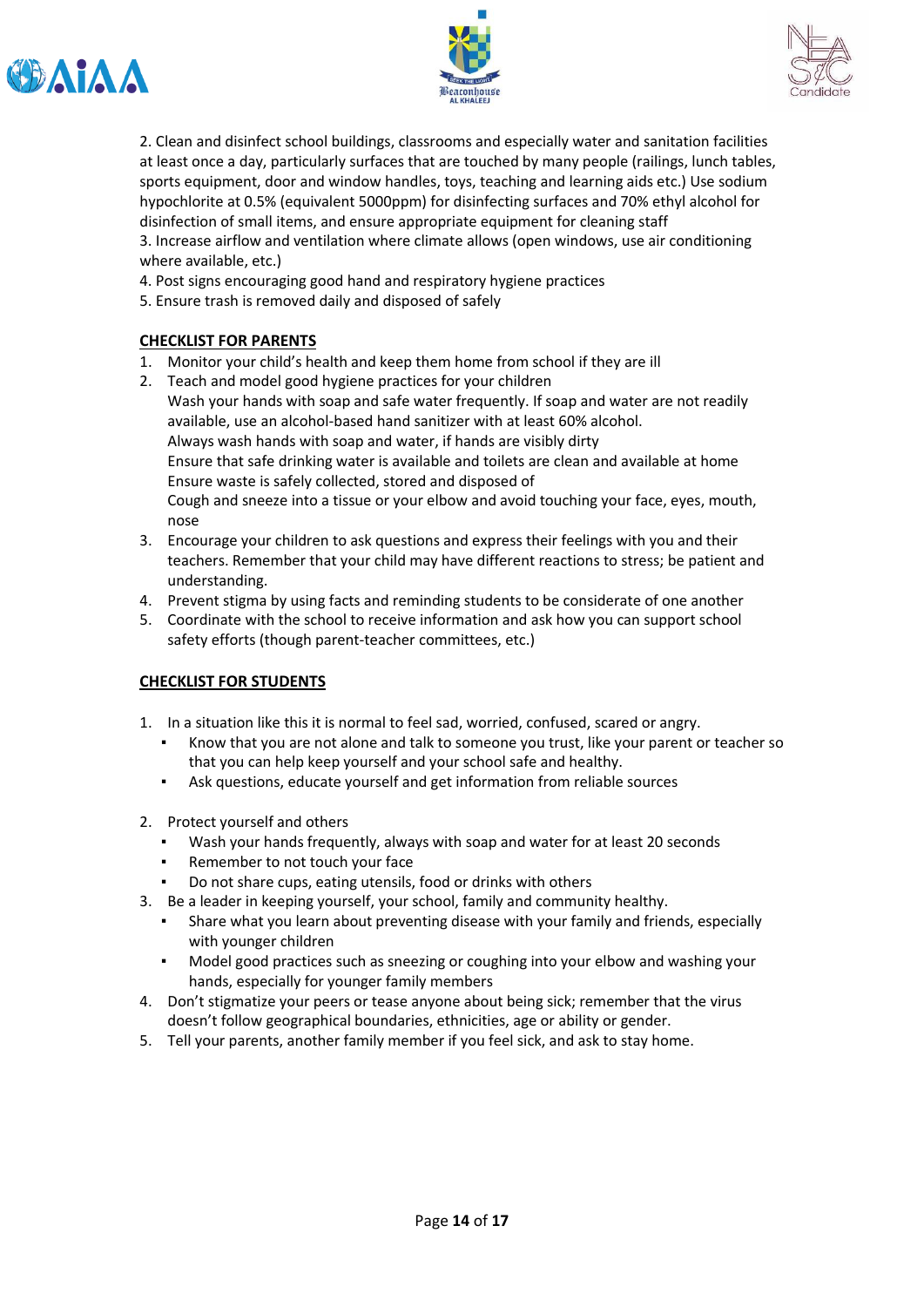





#### **Records and Monitoring during the Distance Learning**

It is crucial to keep accurate online records where there are concerns about the welfare of a child. These records are confidential. All staff are made aware of the need to record and report concerns about a student or students During the Distance Learning. The Designated Distance Child Protection Officer is responsible for such records and at what time they should be released.

#### **BEACONHOUSE AL KHALEEJ INTERNATIONAL SCHOOL Monitoring and Review**

This policy is reviewed at the end of each year and is read in conjunction to the school health and safety policy. Policy updated April 2021 Next review March 2022

**POLICY REVIEW TEAM**– PRINCIPAL, VP, HEAD OF Section, Social Worker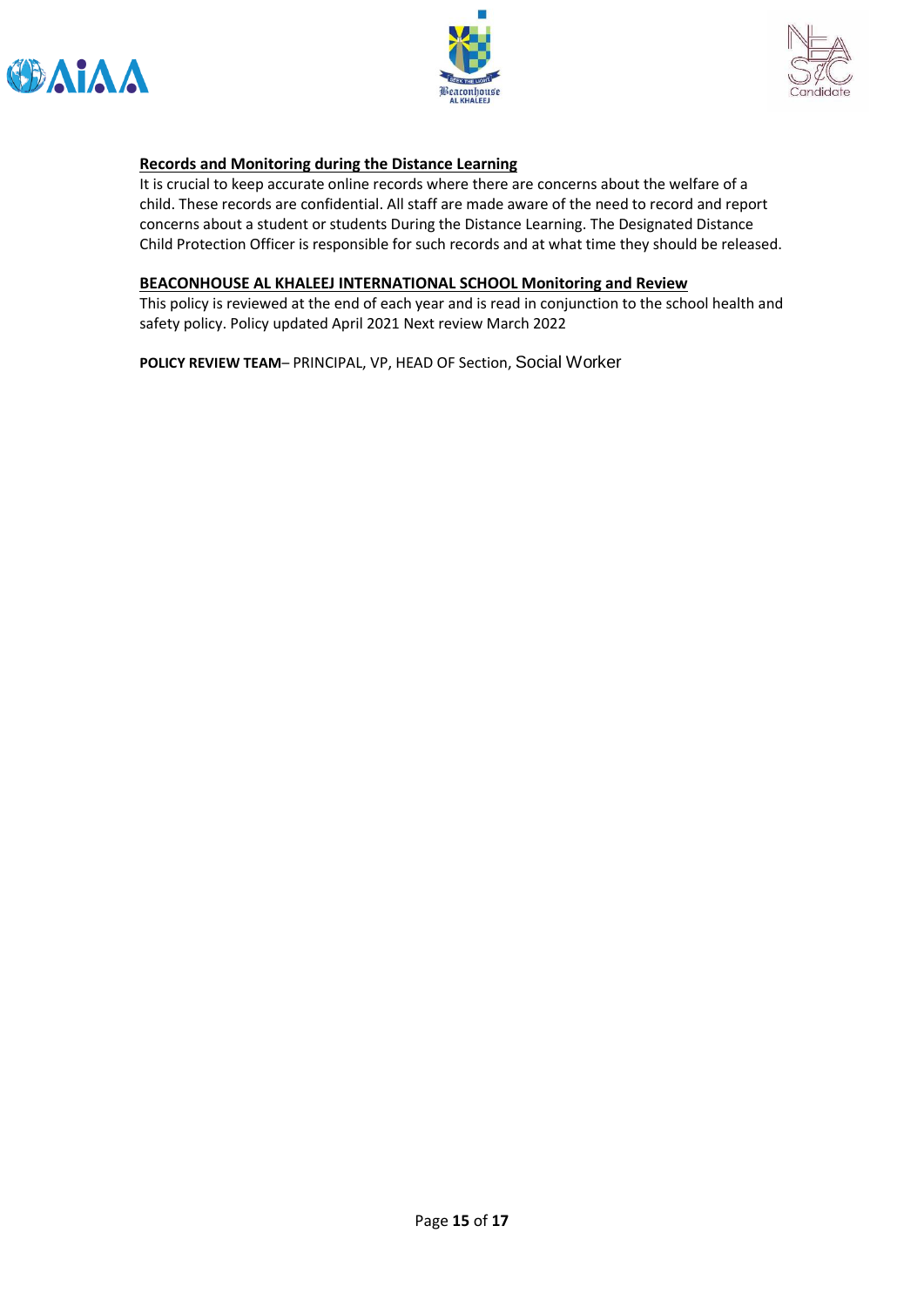





#### **APPENDIX 1**

#### **BEACONHOUSE AL KHALEEJ INTERNATIONAL SCHOOL CHILD PROTECTION**

#### PROCEDURE FOR ALL STAFF

| <b>Concerns</b>                                                                                   | <b>Monitor</b> |
|---------------------------------------------------------------------------------------------------|----------------|
| Suspicion/Allegation of Abuse<br>Disclosure by young person                                       |                |
| Report by another person                                                                          | Record         |
| Anonymous communication                                                                           |                |
| Your observation/s                                                                                |                |
| <b>Consult</b>                                                                                    | <b>Monitor</b> |
| <b>School Coordinator</b>                                                                         | Record         |
| <b>Action</b>                                                                                     | Record         |
| Report concern to:<br><b>School Child Protection Officer</b><br>Do not investigate                | Record         |
| <b>Confirmation</b>                                                                               | Record         |
| Any verbal referral must be followed by a<br>completed form passed to Child Protection<br>Officer |                |
|                                                                                                   | Record         |
| <b>Comment</b>                                                                                    | Record         |
| You may be asked to attend the school's<br><b>Child Protection Conference</b>                     |                |
|                                                                                                   | Record         |
| <b>Review</b>                                                                                     | Record         |
| Provide additional information as<br>appropriate                                                  |                |
|                                                                                                   | Record         |

**APPENDIX 2**